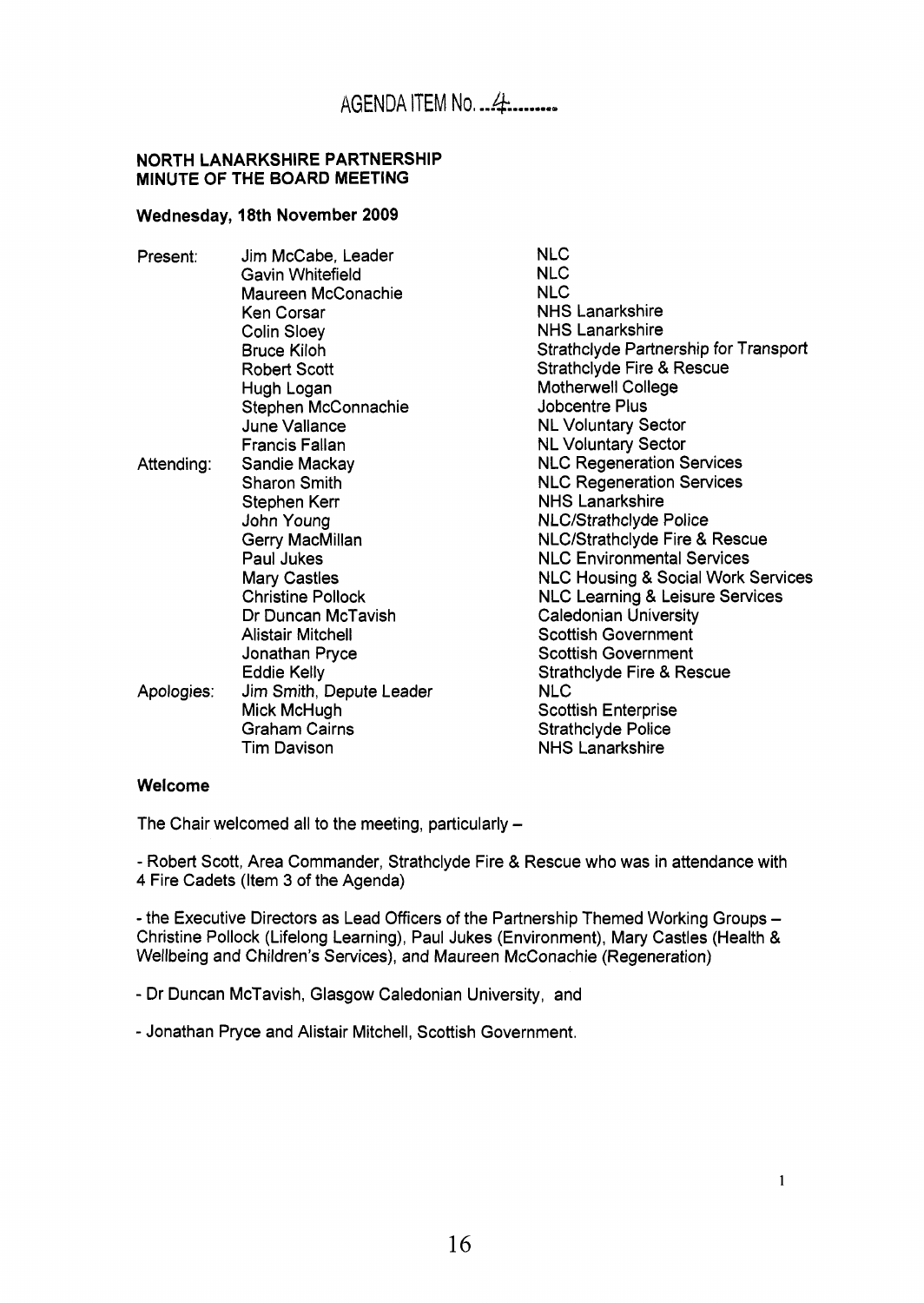# Item **1** Apologies

Apologies were noted from Councillor Jim Smith, NLC, Mick McHugh, Scottish Enterprise, Graham Cairns, Strathclyde Police and Tim Davison, NHS Lanarkshire.

## Item **2** Minute **of** the previous meeting (9 September 2009)

Agreed as an accurate record.

## Matters Arising

- Influenza A (H1N1) Colin Sloey advised the meeting that currently, cases were increasing with a significant rise in those reporting symptoms in the 5-14 years age group. Currently, there are 10 hospital cases with a further 13 suspected cases. The mass vaccination programme is underway for those considered priority cases (i.e. those in direct contact with patients and Special Needs schools). The winter planning process is at an advanced stage.
- *Big Lottery update*  Sandie Mackay advised that the application to the Big Lottery for funding for the Newmains area had been successful. announcement to this effect would be made w/c 16 November although there will be no formal "launch". An Action Plan will be produced in early December 2009
- *Town Centre regeneration funding* Maureen McConachie updated the Board on the first tranche bid for £3.5 million  $-$  of this, North Lanarkshire has been awarded £2.7m, however, the bids for funding towards Coatbridge, Cumbernauld and Ravenscraig areas proved unsuccessful in this round
- *Community Engagement Action Plan*  Sandie advised that the Community Engagement Strategy had recently been refreshed and a draft of future Action Plans will be brought to the next meeting of the NLP Board

## Item **3** Strathclyde Fire & Rescue

Robert Scott, Area Commander, Strathclyde Fire & Rescue (SFR) updated the Board on the Fire Cadet Modern Apprenticeship Programme in which North Lanarkshire Council supports and invests. **A** pilot Fire Cadet Scheme was launched in October 2007 supported by SFR, Glasgow City Council, the Scottish Government, Glasgow Community Planning Partnership and Scottish Enterprise. To date, 21 cadets have participated in the scheme almost all of whom have progressed to full time employment within the Fire Service. Due to the success of the pilot, SFR has offered **5** places on the current programme to North Lanarkshire school leavers. The programme commenced in October 2009.

The total cost of the programme is in excess of £810,000 and after grants and contributions from SFR, a gap of f266,OOO has been identified. Glasgow City Council and North Lanarkshire Council have both agreed to bridge this gap to allow the programme to proceed. The programme will be managed by SFR and Glasgow City Council with an officer from North Lanarkshire Council's Regeneration Services monitoring the programme and the funding contributions.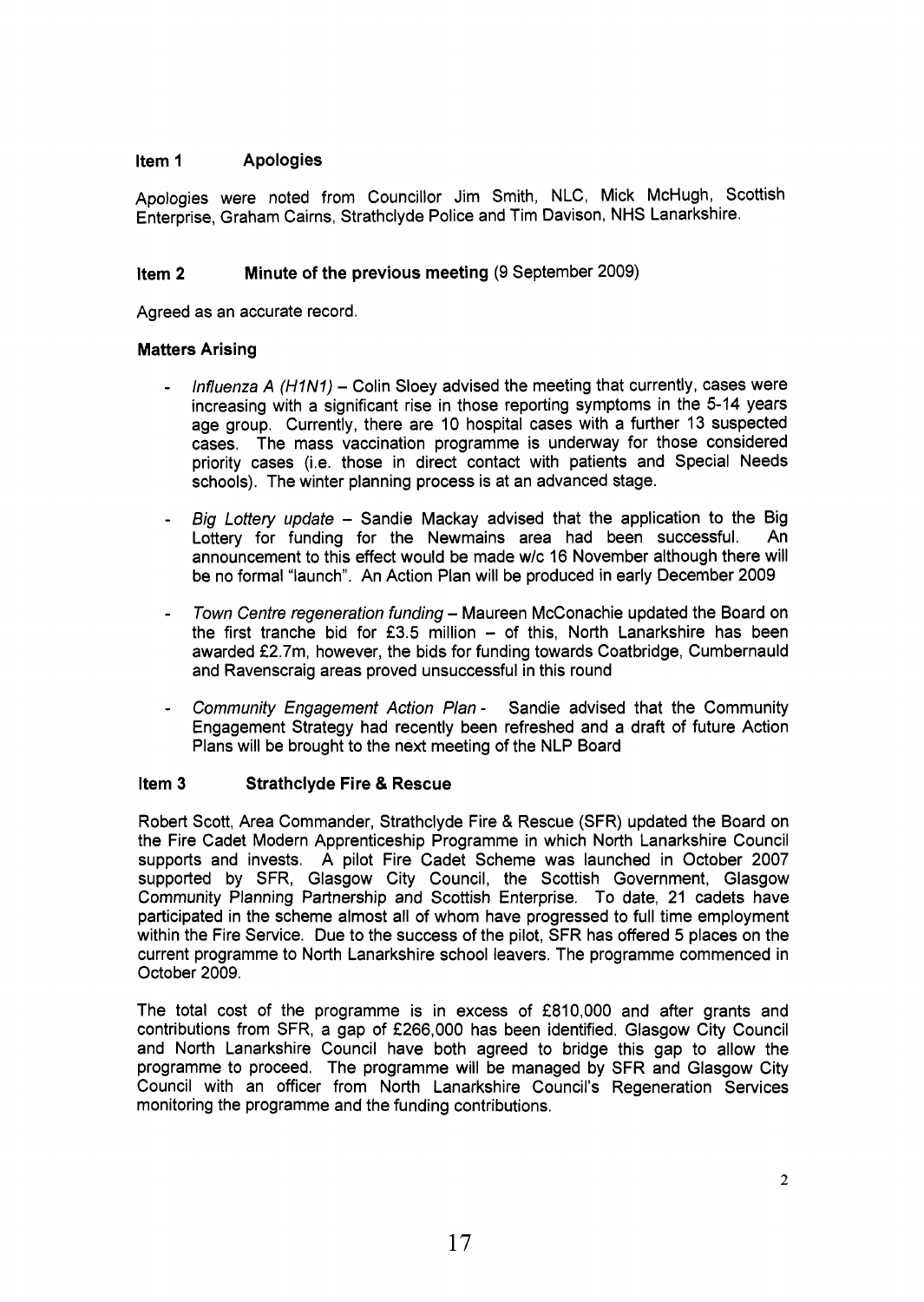Robert thanked the Chair and the NLP Board for their continued support to the Fire Cadet Modern Apprenticeship Programme.

The Board noted the content *of* the report.

### **Item 4 2009-201 0 Performance Reports** - **Partnership Working Groups (April 2009** - **September 2009)**

The Board was given an update on each of the Partnership Working Groups which were set up to manage activity relating to the Corporate and Community Plan key themes (Health & Wellbeing, Environment, Lifelong Learning, and Regeneration). Each Working Group has developed a set of indicators which are used to measure progress and a group of actions outlining the activitiedprojects *is* the main focus for delivering the expected outcomes.

Each of the Lead Officers from the Working Groups gave an update on progress over the last six months (April - September 2009).

- (i) Health & Wellbeing (Mary Castles) Mary summarised the Health & Wellbeing Corporate Working Group which has **3** Strategic Measures of Success (MSM) and 12 Local Outcomes (LO). Overall progress has shown -
	- Partnership working to maintain the proportion of older people with intensive needs receiving care at home
	- Faster access to services (i.e. over the period April-September 2009, no patient over 65 has had to wait more than 6 weeks for discharge to an appropriate setting once clinical needs met)
	- NLC awarded funding as one of **8** Pathfinder projects focusing on community wide approaches to healthy weight -
	- The number of smokers quitting has exceeded the projected target -
- (ii) Integrated Children's Services Plan (Mary Castles) the 2009-2012 Plan which is an internal partnership document, is the fifth to be developed by NLC and builds on the work of the Children's Services Strategy Group. It seeks to ensure the actions are consistent with existing plans including the Community and Corporate Plans and the Single Outcome Agreement. The Plan, which will be available for distribution in the near future, is no longer required to be submitted to the Scottish Government for approval
- (iii) Environment (Paul Jukes) Within the SMS (Strategic Measures of Success) 20 of the 22 actions are on target with the remaining 2 actions, which are currently behind target, expected to reach target by the year end. Some achievements to date include the 19 awards from the Beautiful Scotland campaign. A detailed discussion took place following the update, particularly relating to recycling targets; incidents of antisocial behaviour; and measures to enhance road safety. Some of the outcomes (highlighted in Appendix A of the report) are measured on an annual rather than 6 monthly basis.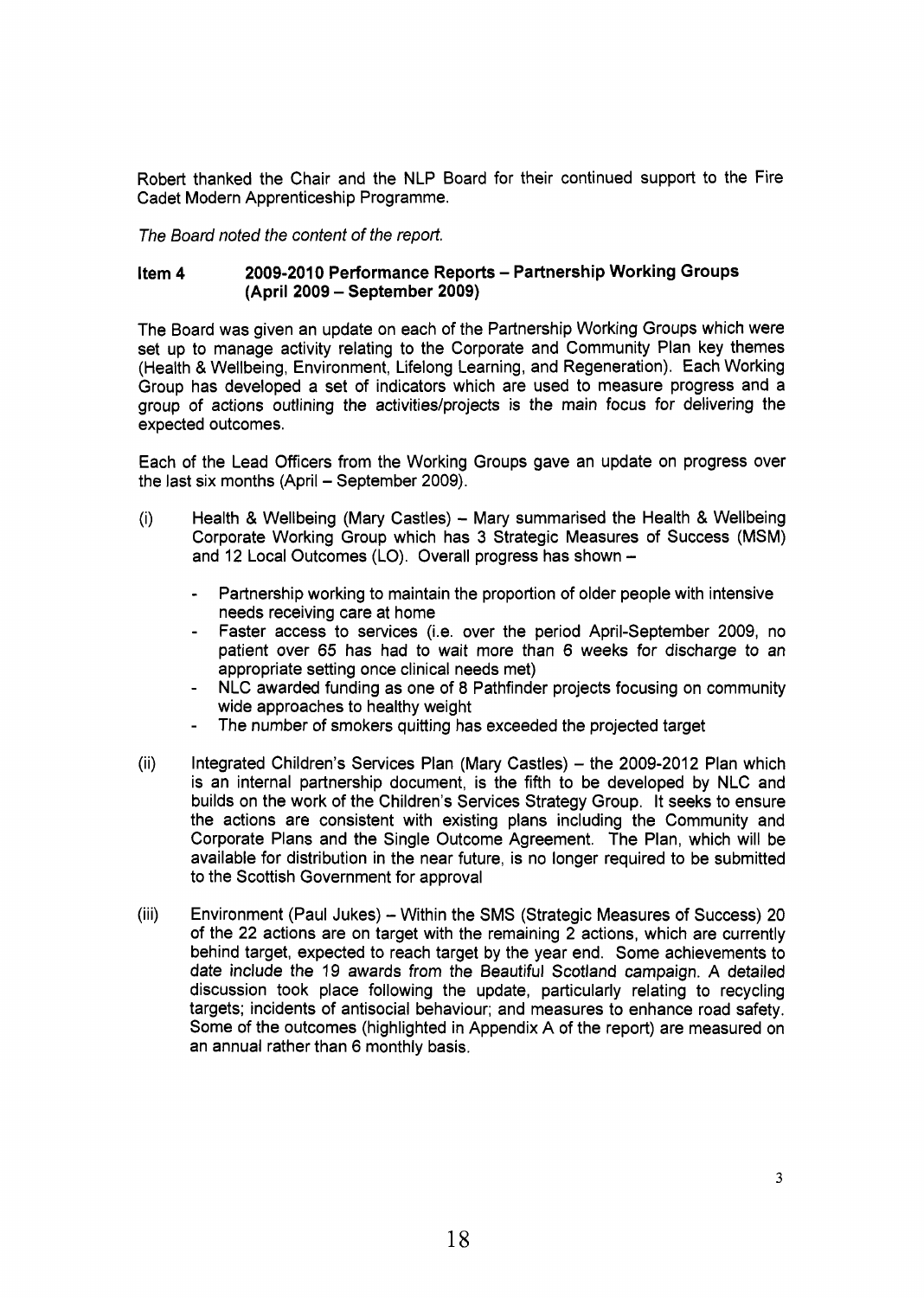In relation to Appendix A, Outcome 5 *("lmproved safety, effectiveness, sustainability and accessibility of our transport systems across NL"),* Bruce Kiloh, SPT, offered to facilitate arrangements relating to engaging bus operators within North Lanarkshire to *"develop a range of Statutory Quality Partnerships, Performance lmprovement Plans or Quality Contracts".* 

- Lifelong Learning (Christine Pollock) Christine summarised the 3 Strategic  $(iv)$ Measures of Success/lO Learning Outcomes within this CWG. Overall progress has shown  $-$ 
	- a 25% increase in access to e-learning (in the last quarter)  $-$  39,000 staff and pupils now have e-learning accounts
	- 85% of vocational education is delivered in schools
	- lmproved buildings and facilities
	- Average 86% pass rates

One outcome not within target is the number of 16-19 year olds claiming Jobseekers Allowance (JSA). The target for 2009-10 is 710 claimants - the current figuring being 1,445 claimants (August 09).

The NLP has committed to providing 300 opportunities through the Future Jobs Fund over the next six months which should result in a reduction in the numbers of young people claiming JSA.

The Board discussed the implications of youth employment and the previous experience of the area. Councillor McCabe suggested for the next meeting, that Maureen bring back to the Board the status of 16-18 years unemployed figures and the actions being taken by the Partners to address this.

- (v) Regeneration (Maureen McConachie) The Regeneration Working Group has 2 Strategic Measures of Success and 4 Local Outcomes/30 Actions - all of which are on target or are at an acceptable threshold. Overall progress has shown -
	- Ravenscraig Regional Sports Facility – on target to be completed by May 2010
	- Housing developments - First phase development on track to commence by **March 2010**
	- Business support 280 new businesses have been assisted by Business Gateway in the first six months of this year
	- Eurocentral/Strathclyde Business Park/Gartcosh all on track to expand this year.
	- Town Centres Initiative - on target. Led by NLC's Planning and Development
	- An Events Strategy is being developed to attract sporting and music events to the area. Regular annual events may now be Elite Triathlon (which took place in May 2009) and the Great Scottish Swim (which took place in August 2009).

Frank Fallan asked about Voluntary Sector representation on the Working Groups. It was agreed that Sandie Mackay would discuss this outwith the meeting in light of the review of Partnership Working Groups being undertaken in the New Year.

### **Action: Maureen McConachie and Sandie Mackay**

*The Board noted the content of the reports.*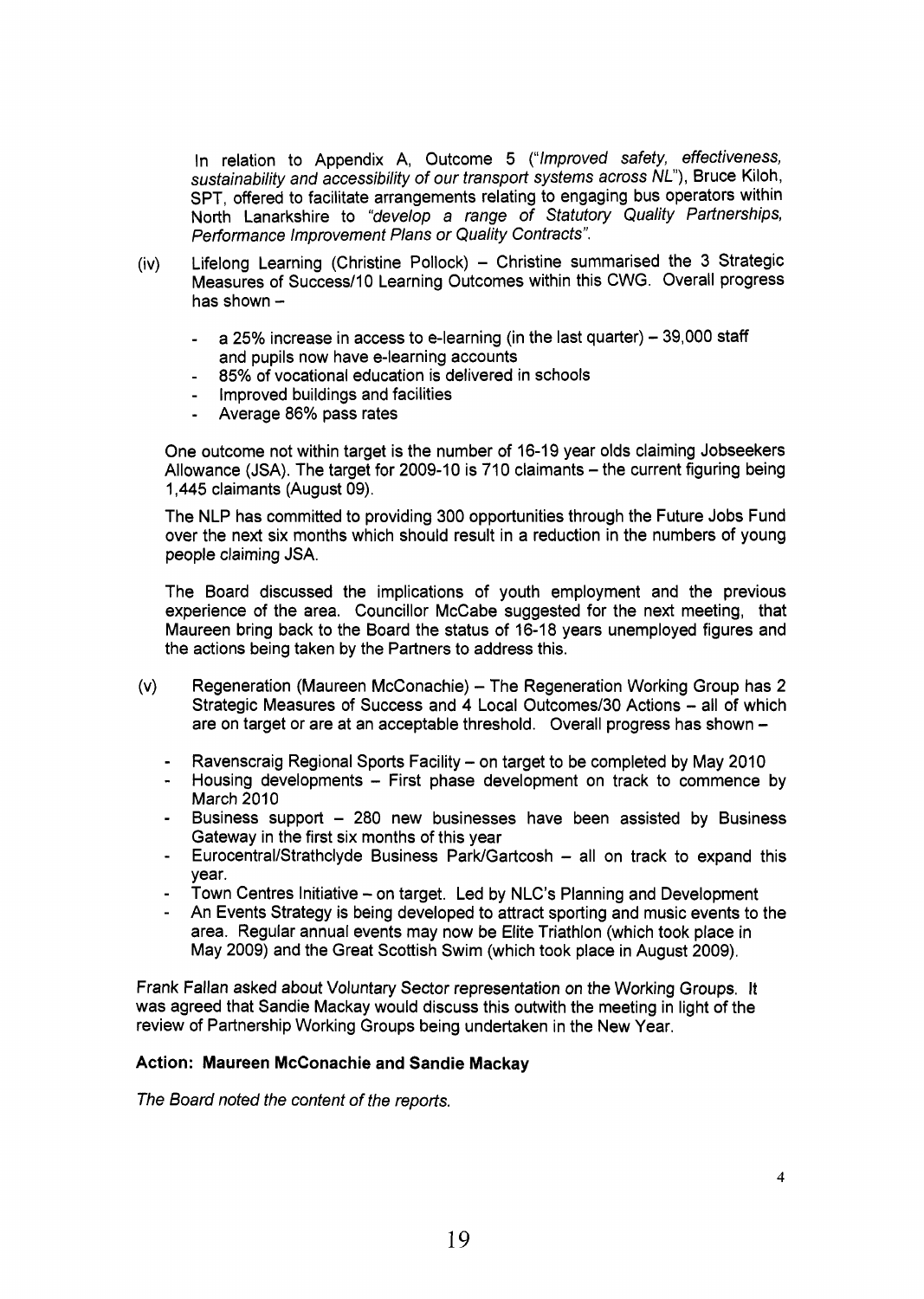#### **Item 5 Local Community Planning update**

The detailed report gave an overview on items which were considered at the last cycle of the six Local Area Partnerships in October 2009 (i.e. Town Centre Action Plans, Local Development Programme projects and progress relating to each of the Community Fora).

The meeting was reminded that at the joint Community Planning event held in January 2009, agreement was made that *local* community planning events would be organised these will now take place on 23 November 2009 (Airdrie/North and Coatbridge/Bellshill localities) and, 11 December 2009 (Motherwell/Wishaw localities). An update on these events will be brought to the next meeting of the NLP Board.

*The Board noted the content of the report.* 

### **Item 6 Third Sector update**

June Valance updated the meeting on progress in relation to three main/key areas of Third Sector activity -

- $(i)$ *Development of North Lanarkshire Third Sector Interface - Significant work has* been underway in the last 9 months to develop a Third Sector Interface for North Lanarkshire which will improve services for the sector. To investigate options which would best suit North Lanarkshire, a Steering Group was set up with membership from the Council of Voluntary Service NL (CVS NL), the Volunteer Centre, Lanarkshire Social Economy Partnership (LSEP) and North Lanarkshire Council. Consultants were appointed to undertake an options appraisal and their report was finalised in August 2009. Following lengthy and detailed discussions, the Steering Group agreed on forming a new organisation to be known as "Voluntary Action North Lanarkshire" - the business and operational plans for which will be developed in due course.
- *(ii) Community Law Centre for North Lanarkshire - Funding has been secured by* Airdrie Citizens Advice Bureau (from the Scottish Legal Aid Board) to set up a community law centre to service the residents of North Lanarkshire. A solicitor will be based in the law centre which will occupy premises, initially, within the current CVS NL headquarters in Stirling Street, Airdrie. It is intended that the law centre will move permanently to premises within the Social Enterprise Centre which is currently being built on the site of the former Old Wellwynd Church.
- *(iii) North Lanarkshire Voluntary Sector Action Plan 2008-2009 - The meeting was* reminded that *as* part of the SOA (Single Outcome Agreement), CVS North Lanarkshire and the Volunteer Centre produced a joint Action Plan detailing supports and activities which would contribute towards North Lanarkshire's wider aspirations. Both CVS NL and the Volunteer Centre have delivered on a range of activities to support NLP in engaging and developing the voluntary and community sector.

June and the voluntary sector were thanked for their hard work and input into organising and setting up of the new organisation.

*The Board noted the content of the report and agreed to accept future reports from Third Sector representatives*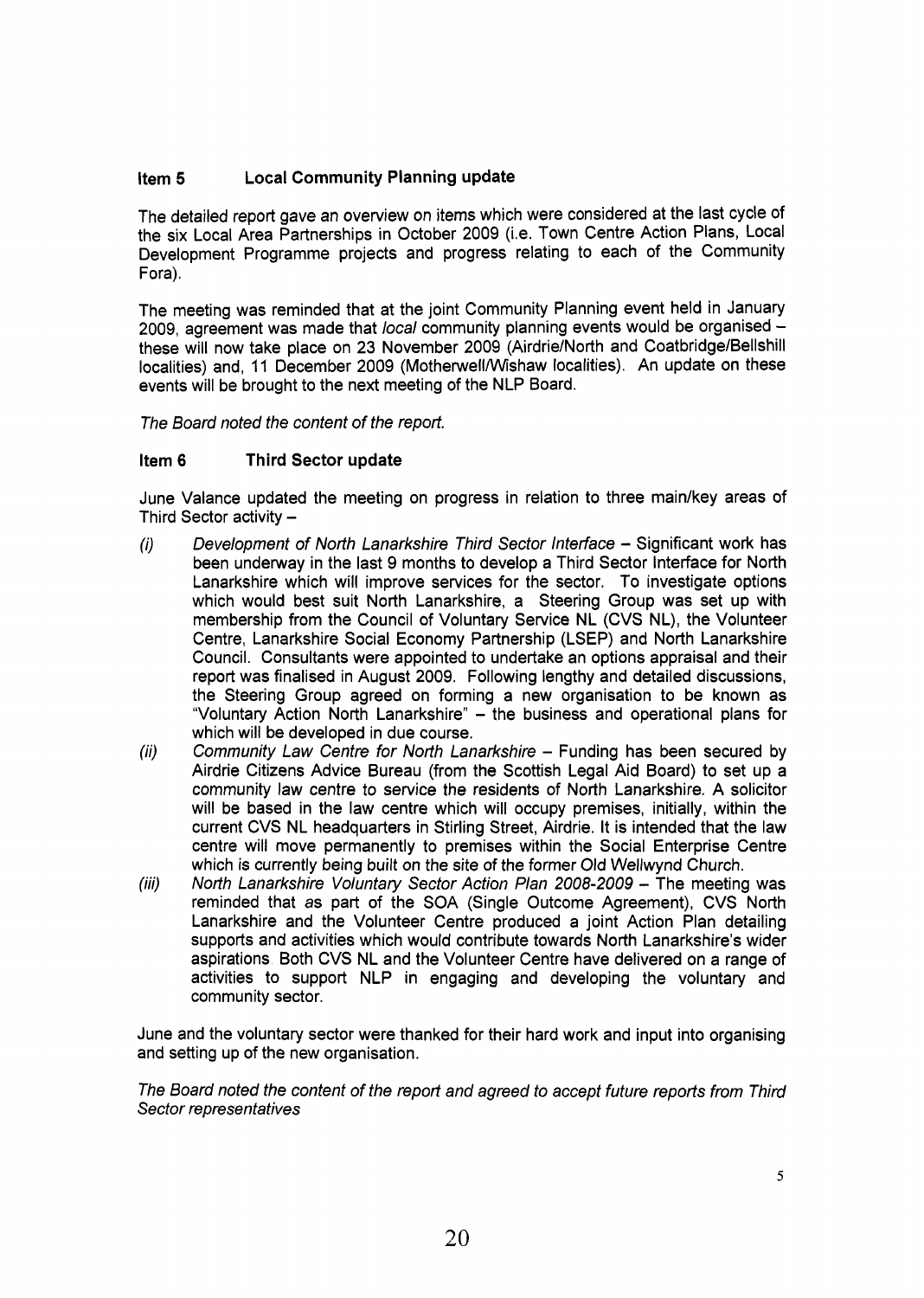### **Item 7 Ravenscraig update - Verbal update by Gavin Whitefield**

**Ravenscraig Sports Centre** - f32million has been invested and will open in August  $2010$ 

**Housing development** - the first phase to commence development of the housing element will be in this financial year. There will be 300 units, 50 of which will be for rental.

**Town Centre Regeneration Funding - North Lanarkshire's bid for £800,000 of funding** for Ravenscraig has been unsuccessful, however, Scottish Enterprise has confirmed that they will contribute this sum from their budget to support the development of the Area Planning briefs. These will be jointly commissioned by North Lanarkshire Council, Scottish Enterprise and Capella

Tax Incremental Funding (TIF) - North Lanarkshire Council will submit to the Scottish Government a business case to support a Tax Incremental Funding model of funding for Ravenscraig. Officers will work with Ernst & Young and the Scottish Government Futures Trust to progress this.

### **Item 8 Lanarkshire Alcohol and Drug Partnership**

Colin Sloey gave an update on the role and function of the ADP following recommendations within the Scottish Government's report - *"Final Report of the Alcohol and Drugs Delivery Reform Group".* 

It was noted that -

- there is a need for greater clarity on the role, accountability and responsibility of ADATs now known as Alcohol and Drug Partnerships (ADPs)
- Lanarkshire's ADP will continue to have representation from the NHS, North and South Lanarkshire Councils, Police, Fire & Rescue, Procurator Fiscal's Office, the Scottish Prison Service and the third sector
- Each local authority should ensure that the ADP can effectively support the identification of local priorities with their Single Outcome Agreement -

### *Improving links to NLP Board and the Health* & *Care Partnership* -

While the Lanarkshire ADP retains responsibility for the strategic direction and performance of alcohol and drug services in North Lanarkshire, the day to day performance management of services will feature within the North Lanarkshire Addictions Partnership Board. This will ensure regular reviews take place of the local improvement targets contained within the Single Outcome Agreement. It is intended that these reports are presented to the North Lanarkshire Health and Care Partnership annually.

*The Board noted the content of the report and agreed to the recommendations therein.*